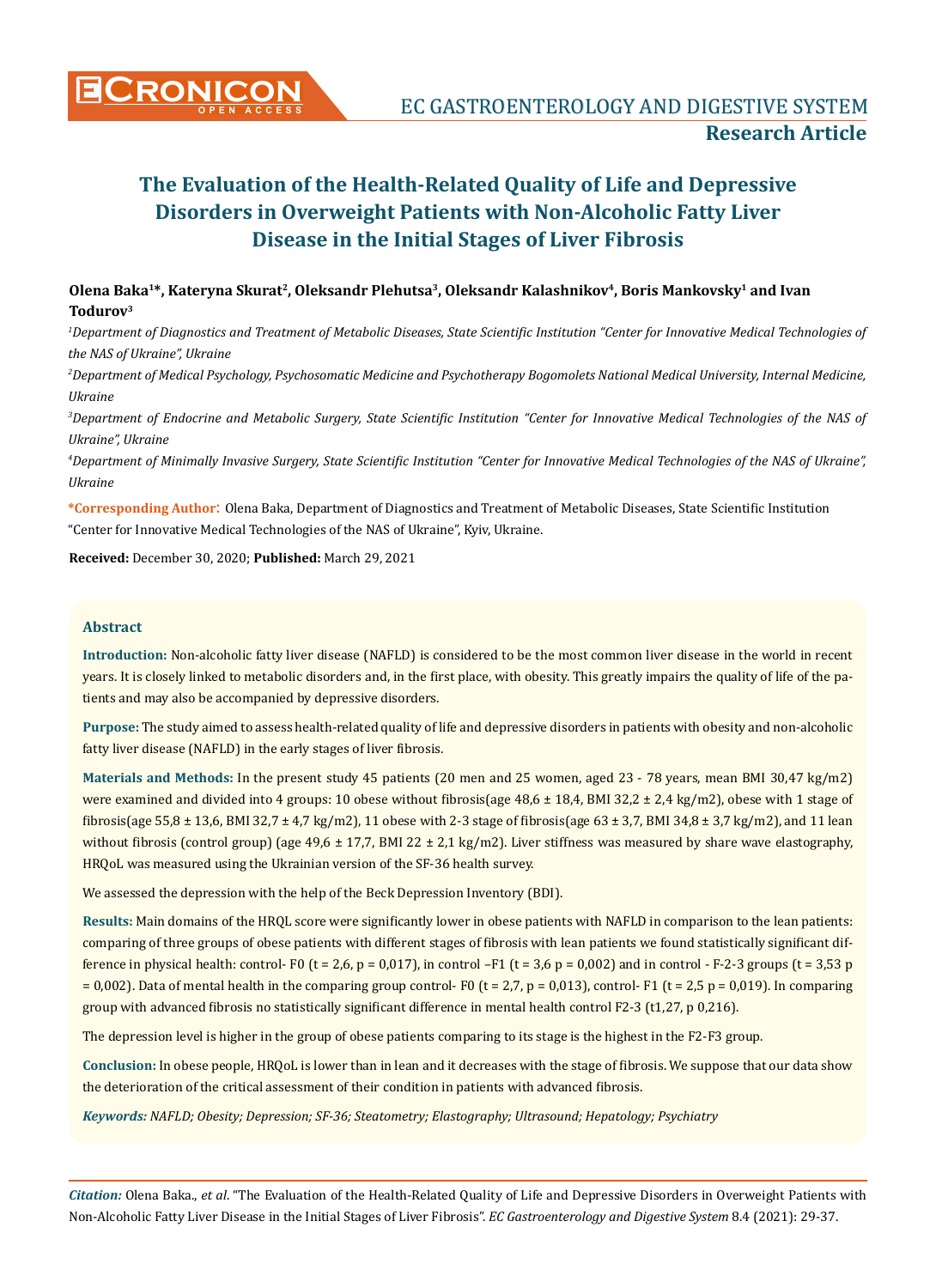30

#### **Abbreviations**

NAFLD: Non-Alcoholic Fatty Liver Disease; BMI: Body Mass Index; HRQoL: Health-Related Quality of Life; BDI: Beck Depression Inventory; WHO: World Health Organization; OSA: Obstructive Sleep Apnea

#### **Introduction**

Nonalcoholic fatty liver disease (NAFLD) is becoming one of the most important causes of liver disease throughout the world [1-3].

The global pandemic of Nonalcoholic fatty liver disease (NAFLD) is growing in parallel with the pandemic of obesity. From 1975 to 2016, the number of obese people in the world almost tripled [4].

The World Health Organization (WHO) estimates that, in 2016, more than 1.9 billion adults (39% of the adult population) were overweight, and 650 million (13% of the adult population) were considered obese [5].

The pandemic of obesity continues and grows; the predicted indicator is between 40% and 50% by 2030. The problem of obesity is not just an aesthetic problem. This condition leads to several complications. Recent studies have shown that obesity is associated with more than 195 complications, including obstructive sleep apnea (OSA), dyslipidemia, cardiovascular diseases (hypertension, cardiovascular failure), type 2 diabetes, cancer, osteoarthritis, non-alcoholic fatty liver disease and depression [6].

As these global rates of obesity increase, obesity-related complications are also on the rise and especially NAFLD. NAFLD occupies a leading position among all chronic liver diseases not only among developed countries but also among developing countries. In the United States and Europe, about 40% of the population suffers from NAFLD and approximately 20% have a progressive course leading to fibrosis and cirrhosis, hepatocellular carcinoma (HCC), and liver transplantation [7].

All these complications significantly affect health, the economy, and are a huge burden for patients, their families and society [8].

The progressive course of this disease necessitates taking active measures at the early stages of the disease. Early diagnosis and active detection of not only signs of steatosis and liver fibrosis, but also the assessment of psychosomatic condition greatly help in choosing a strategy and tactics of the treatment.

#### **Diagnosis of NAFLD**

#### **Liver biopsy**

The liver biopsy is the gold standard for the diagnosis of NAFLD [9].

This is currently the most reliable approach for identifying the presence of steatohepatitis (SH) and liver fibrosis. However, liver biopsy has disadvantages because it is an invasive procedure and is often associated with a risk of complications such as pain (in 30 to 50% of patients), serious bleeding (0.6%), injury to other organs (0.08%), and in rare cases, death (up to 0.1%) [10].

Also, it is limited by its cost and sampling error. The errors in sampling for histological verification and subjectivity of the pathologist lead to misdiagnosis in a very large number of cases. Even an adequate liver biopsy will show only 0.05 cm3 of the organ, the volume ranging between 800 and 1000 cm3, which corresponds to less than 1: 50,000 in total [11].

Besides, steatosis and liver fibrosis are not evenly distributed in NAFLD [12].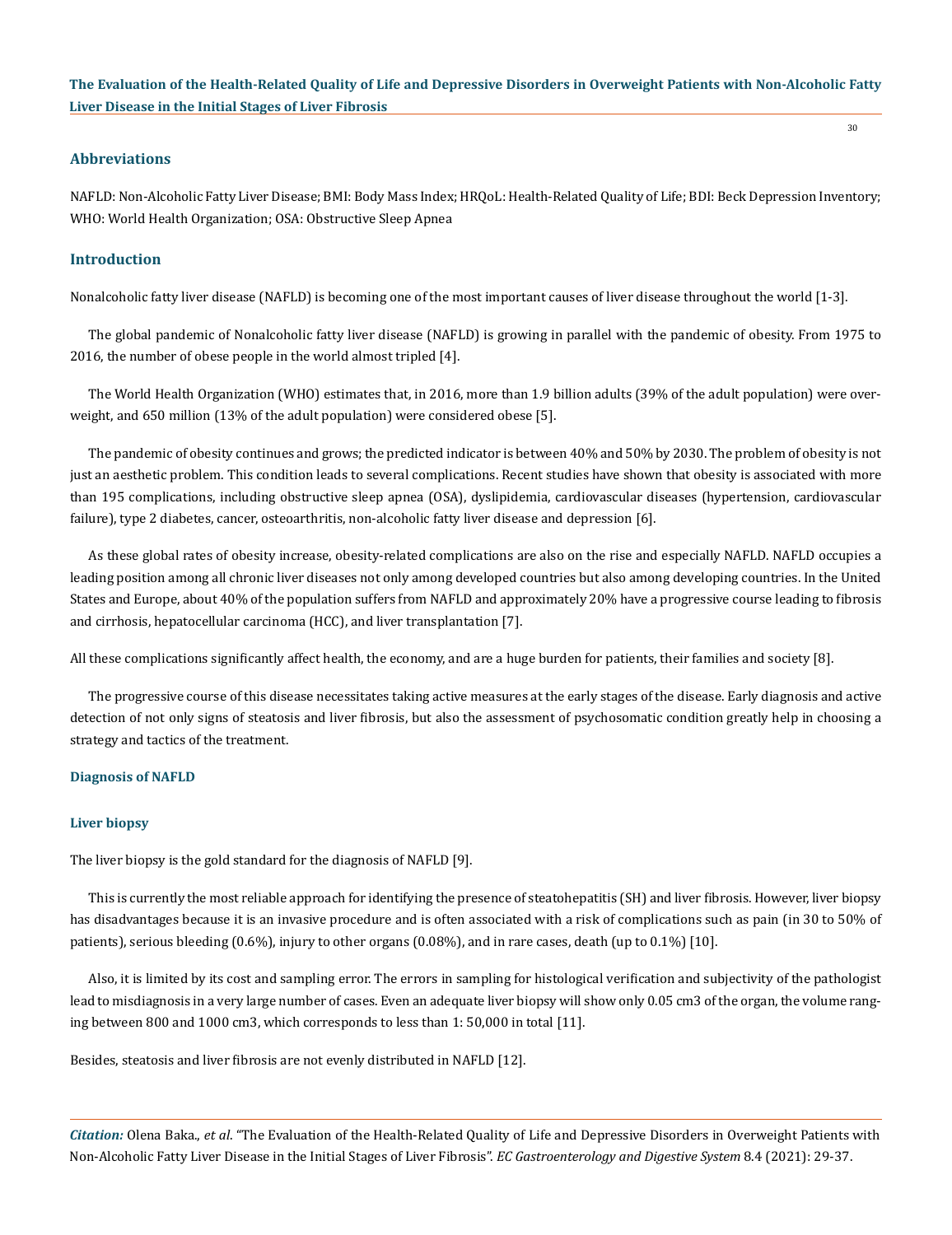#### **Ultrasound**

One of the best tests for the diagnostics of hepatic steatosis remains instrumental. The main non-invasive method for diagnosing the diffuse liver disease is ultrasound. Ultrasound (US) is inexpensive, widely available, and has 60 - 94% sensitivity and 66 - 97% specificity for hepatic steatosis [13].

B-mode which is used makes it possible to detect signs of liver damage by echogenicity, structure, contours and size of the organ, vascular pattern. Also, with the help of B-mode, it is possible to detect signs of steatosis - increased echogenicity, decreased sound conductivity, rounding of contours, often hepatomegaly. But these changes are determined when the lipid saturation of hepatocytes is more than 20 percent of the total mass. Therefore, early detection of steatosis by B-mode is almost impossible. In addition to the inaccuracy in the diagnosis of moderate steatosis, there is also a significant decrease in sensitivity - below 50% and specificity below 75% in morbid obesity. Also, the presence of fibrosis, necrosis, edema, and extrahepatic adipose tissue may adversely affect the assessment of steatosis. Difficulties also arise in differentiating between steatosis and fibrosis. That is why it is so important to have not only qualitative signs but also quantitative indicators for early detection of the initial stages of hepatic steatosis. Although in clinical practice the ultrasound method of diagnosis is the best method to assess steatosis, it does not allow accurate assessment in the early stages. Also considering that the technique is operator dependent and subjective.

#### **Liver steatometry and elastography**

Ultrasound steatometry is used as a screening examination for non-alcoholic fatty liver disease and is an indicator of impaired lipid and carbohydrate metabolism. Hepatorenal index, Hamaguchi, US-FLI, and steatometry (CAP, attenuation factor) are used to quantify hepatic steatosis. Determination of the attenuation coefficient is the most convenient method of diagnosing steatosis, which allows for real-time examination with simultaneous B-mode, and to choose of area of interest [14-17].

The attenuation coefficient is measured in dB/cm, the stage of steatosis is correlated to the histological classification (NAS) [18]:

- • S0 No steatosis The proportion of hepatocytes saturated with lipids up to 5%, up to 2.22 dB/cm.
- S1 Mild steatosis The proportion of hepatocytes saturated with lipids up to 33%, 2.22 2.33 dB/cm.
- S2 Moderate degree of steatosis The proportion of altered hepatocytes up to 66%, 2.33 2.9 dB/cm.
- S3 Severe steatosis The number of lipid-saturated hepatocytes above 66%, above 2.9 dB/cm.

The first method used for LS evaluation using ultrasound waves was Transient Elastography (FibroScan®, Echosens® France) [19-22]. Other techniques have been latterly developed, such as Real Time Elastography (by Hitachi) or Acoustic Radiation Force Impulse (ARFI) Elastography [23-28]. They are used more and more, in daily practice. 2D Shear Waves Elastography (2D SWE) has been developed more recently. 2D shear wave (SWE) elastography determines the rigidity of the liver in real time. The method is based on the displacement of the particles of the medium perpendicular to the direction of wave spreading. Using the formula  $E = 3pC$ , where E is the Ewing modulus (modulus of elasticity), p is the density, C is the shear wave velocity [29-36].

Advantages of SWE elastography:

- Quantitatively and qualitatively determines the degree of fibrosis,
- Has prognostic value,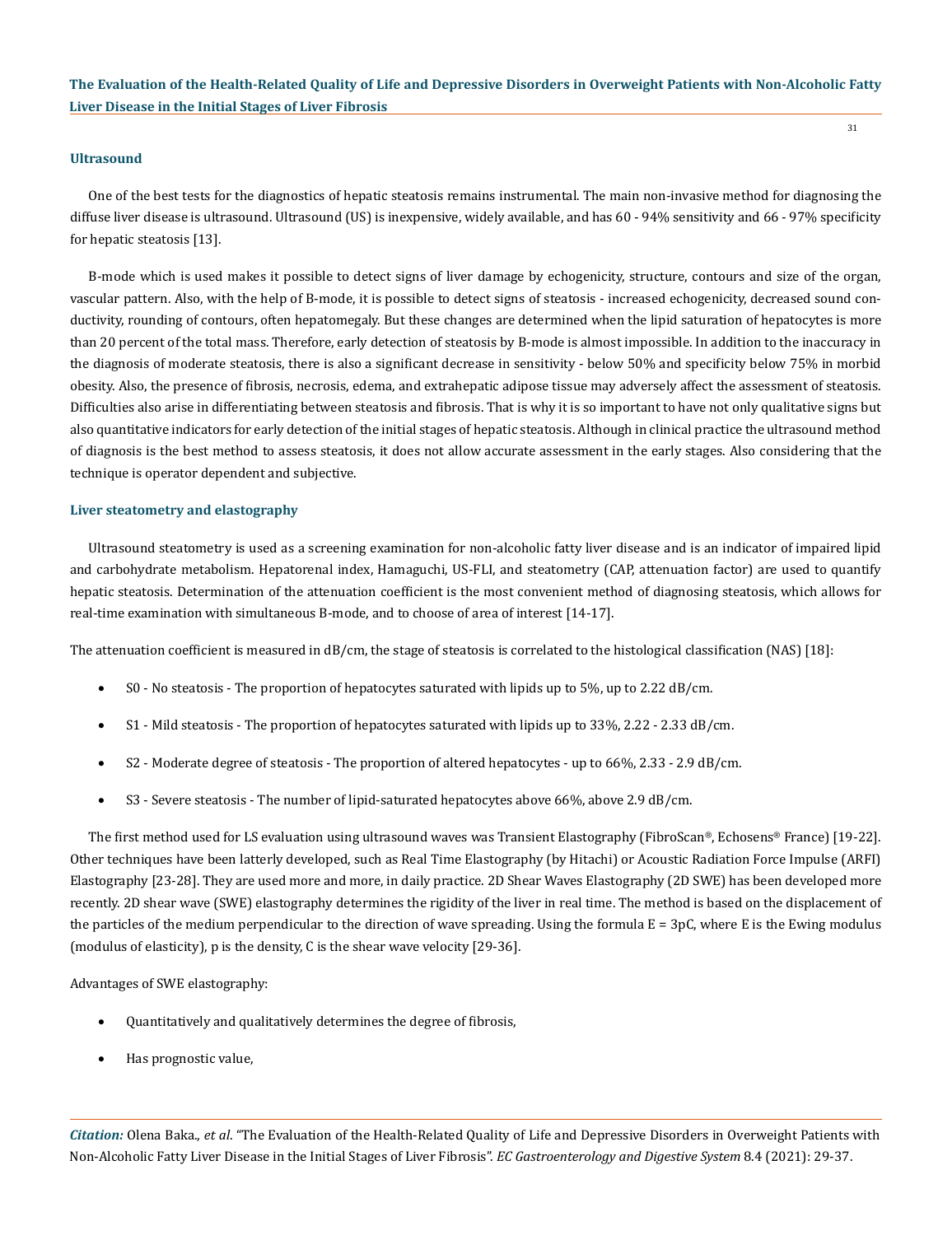- Reliable detection of liver cirrhosis,
- Allows controlling treatment in dynamics,
- Determines the indications for liver biopsy,
- Is a low-cost, patient-friendly method that does not require specific training, it takes a relatively short time [37].

Disadvantages of the method are present too. Certain factors affect the results of measurements, respectively, limit the application of the method: cholestasis, process activity (not used with significant process activity, acute hepatitis, with an increase in aminotransferases more than 5 times), severe edema, heart failure, increased pressure in the inferior vena cava, overweight, increase in internal abdominal pressure, narrow intercostal spaces, process activity (incorrect values at high process activity (an increase of aminotransferases more than 5 times), so is operator-dependent [38-43].

The results were evaluated on the METAVIR scale:

- F0 No fibrosis Up to 6 kPa
- • F1 Mild fibrosis 6 7 kPa
- • F2 Moderate fibrosis 7 9.5 kPa
- F3 Severe fibrosis 9.5 12.5 kPa
- $F4$  Cirrhosis 12.5 and more kPa [44].

## **Materials and Methods**

The study included 45 patients aged 23 to 78 years (mean age-  $(32 \pm 2.5)$  years. The first group included 10 patients (mean age 48.6) ± 18.4 years, BMI 32.2 ± 2.4 kg/m<sup>2</sup> ), with hepatic steatosis without signs of fibrosis (mean liver density on elastography was 2.5 kPa) The second group included 13 patients (mean age 55.8  $\pm$  13.6, BMI 32.7  $\pm$  4.7 kg/m<sup>2</sup>) with steatosis and liver fibrosis of 1 degree, the third group of 11 patients (mean age  $63 \pm 3.7$ , BMI  $34.8 \pm 3.7$  kg/m<sup>2</sup>) with steatosis and liver fibrosis of 2-3 degrees, the fourth group- comparison group of 11 patients with normal weight without fibroids and steatosis of the liver (mean age  $49.6 \pm 17.7$ , BMI22  $\pm$  2.1 kg/m<sup>2</sup>). All patients underwent laboratory examination, liver status was assessed using non-invasive ultrasound, steatometry and liver elastography, and each patient completed the SF-36 form. Assessment of psychological status was performed using the Beck Depression Scale. The diagnosis of NAFLD was established using non-invasive research methods. All patients underwent multiparametric ultrasound examination of the liver - B-mode, steatometry and shear wave elastography. We performed 2D shear wave (SWE) elastography, which determines the rigidity of the liver in real time. The examination was performed using the ultrasound diagnostic system Ultrasign Soneus P7, on an empty stomach, when the patient is on his back with his right hand behind his head, in the eighth intercostal space along the anterior or middle axillary line, at a depth of 3 cm from the capsule with ROI to 5 - 8 mm.

### **Health-related quality of life**

One of the most commonly used generic HRQoL instruments; according to a recent review is the Medical Outcomes Study Short Form-36 (SF-36) [45].

"SF-36 Health Status Survey" (SF-36) refers to non-specific questionnaires for assessing the quality of life; it is widely used in the United States and Europe in conducting quality of life research. The SF-36 questionnaire was normalized for the general population of the

*Citation:* Olena Baka., *et al*. "The Evaluation of the Health-Related Quality of Life and Depressive Disorders in Overweight Patients with Non-Alcoholic Fatty Liver Disease in the Initial Stages of Liver Fibrosis". *EC Gastroenterology and Digestive System* 8.4 (2021): 29-37.

32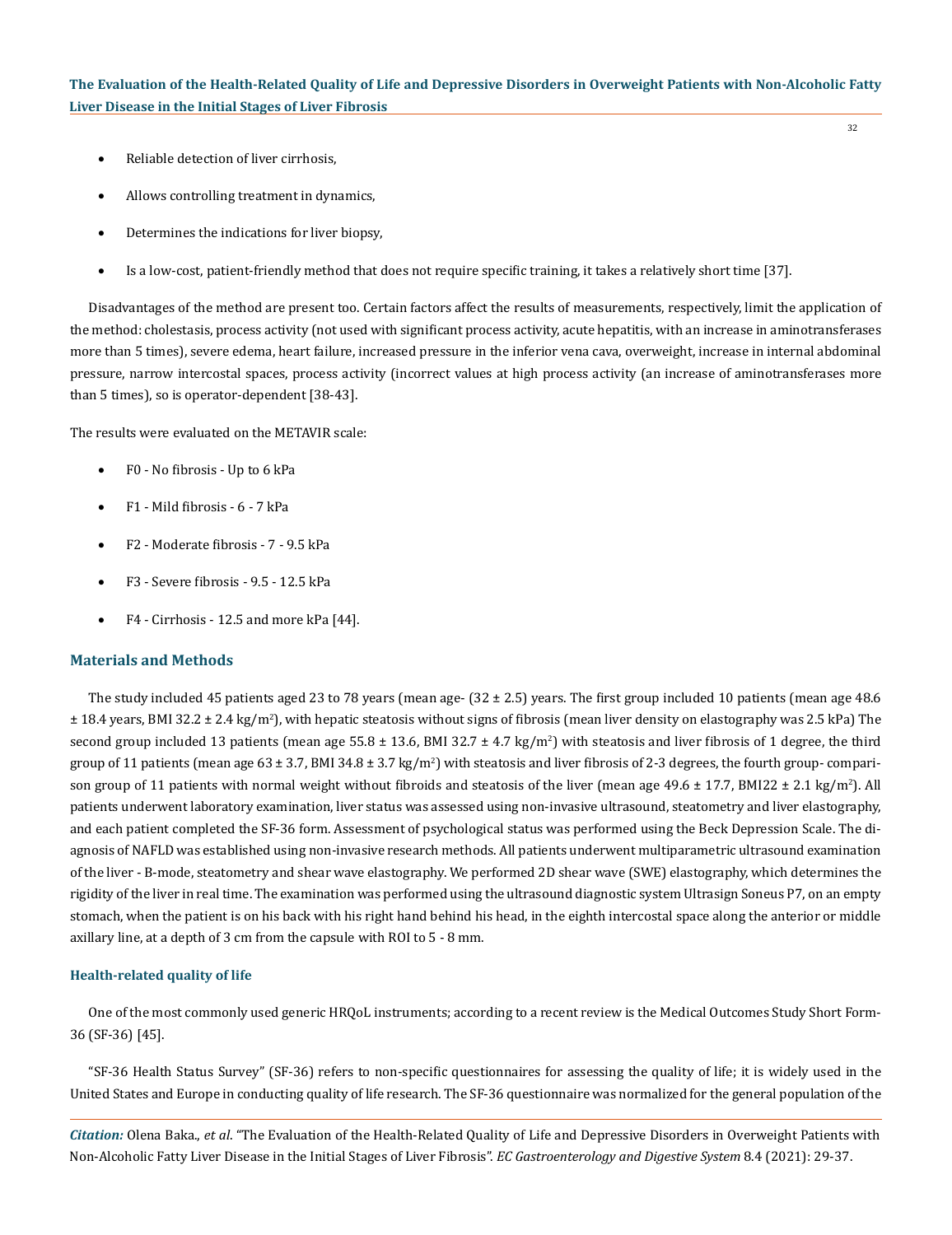33

United States and representative samples in Australia, France and Italy. In the United States and European countries, studies of individual populations were conducted and the results were obtained according to the norms for the healthy population and groups of patients with various chronic diseases (from the selection of groups by sex and age).

All 36 items of the questionnaire are grouped into eight scales and included in eight individual HRQL domains:

- 1. Physical functioning (PF) domain reflects how much a patient's physical activities are limited because of their health.
- 2. Role physical (RP) domain reflects how much the patient's physical health impacts their work and daily activities.
- 3. Bodily pain (BP) domain evaluates the patient's limitations because of pain.
- 4. General health (GH) domain measures how a patient sees their personal health and the potential for decline.
- 5. Vitality (VT) domain reflects how tired/full of energy the patient feels.
- 6. Social functioning (SF) domain measures how much the patient's physical or emotional problems interfere with their normal social activities.
- 7. Role emotional (RE) domain assesses the impact of the patient's emotional problems on their work and daily activities.
- 8. Mental health (MH) domain reflects the patient's state of emotional feeling (e.g. nervous, peaceful, happy).

For calculation of all these domains, patients' responses (all on Likert scales of various sizes, from 2 to 6) were averaged and then transformed to range from 0 to 100 with higher scores representing better health. Then, these domain scores were used for the calculation of the two summary scores:

- Physical Component (Summary) Score (PCS) summarises the physical health-related items of SF-36: PF, RP, BP and GH.
- Mental Component (Summary) Score (MCS) summarises the MH-related items of SF-36: VT, SF, RE, and MH. The summary scores were calculated from the normalised domain scores using weights reported from factor analysis of the SF-36 items and with adjustment for interitem correlations [46].

#### **Assessment of depression**

Diagnosis of a mental disorder following the Law of Ukraine "On Mental Care" is the exclusive competence of a psychiatrist or a commission of psychiatrists. Doctors of other specialties have the competence to suspect the presence of a mental disorder, to establish a syndromic diagnosis or a diagnosis of a syndromic disorder. For this purpose, screening scales for depressive disorder are used, which also allow assessing its severity. To detect depression in patients with CKD, both objective scales completed by a clinician experienced in mental health assessment (Hamilton's scale for assessing depression) and subjective self-questionnaires completed by the patient can be used (most common: Beck Depression Scale, Zung Depression Self-Assessment Scale, Depression Scale, Anxiety, Stress DASS-21.

In our work, the Beck Depression Inventory scale proposed by A.T. Beck, developed based on clinical observations, which revealed a limited set of the most relevant and significant symptoms of depression and the most frequent complaints [47]. With the help of subscales (cognitive-affective and subscale of somatic manifestations of depression) the severity of 21 symptoms of depression is gradually assessed. This scale is simple and quick to use.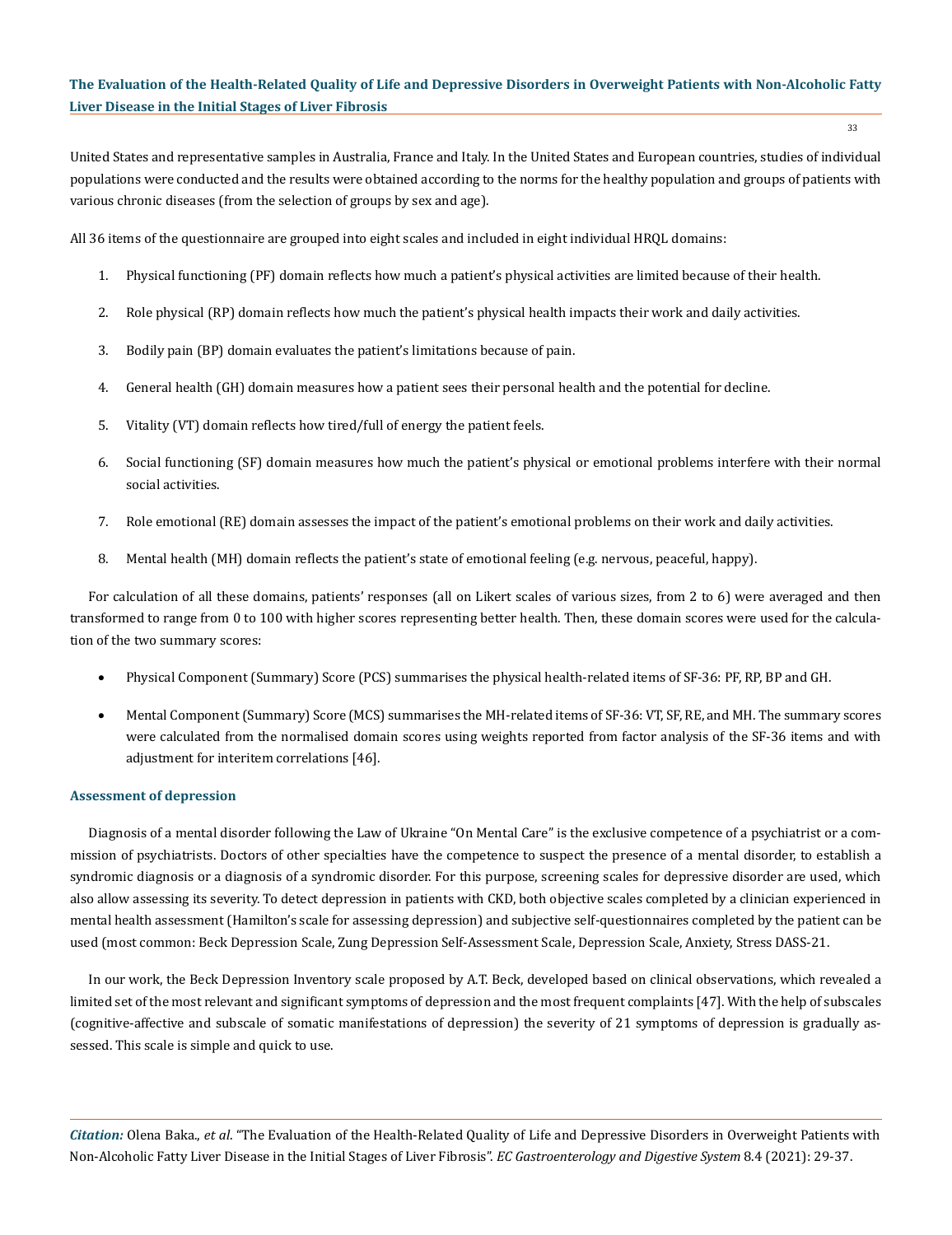#### **Results**

The study found a significant reduction in generalized physical and mental health in patients with NAFLD and obesity compared with normal weight patients. Comparison of three groups of obese patients with different degrees of liver fibrosis with a group of overweight patients showed a statistically significant difference in physical health: control group - F0 ( $t = 2.6$ ,  $p = 0.017$ ), control group - F1 ( $t = 3.6$ , p  $= 0.002$ ), control group - F-2-3 (t = 3.53, p = 0.002). There is also a decrease in the physical component of health as liver fibrosis increases. The highest level of the average physical component of health is observed in the group with hepatic steatosis without fibrosis, the lowest in the group with fibrosis of 2 - 3 degrees.

The following results were obtained from the evaluation of the mental component of health. a statistically significant difference in the indicators of the mental component of health was observed in the comparison groups control group - F0 ( $t = 2.7 p = 0.013$ ), control group - F1 ( $t = 2.5$  p = 0.019). In the control group - control group - F2-3 (t1,27 p 0,216) there was no statistically significant difference in the indicators of the mental component of health.

The level of depression was higher in the group of obese patients compared to overweight patients and, accordingly, the highest level of depression was in the F2-3 group with fibrosis of 2 - 3 degrees. According to the Beck Depression Scale, only one person in the control group had symptoms of mild depression, while among patients with obesity and fibrosis, depression was found in 50% of those surveyed.

#### **Discussion and Conclusion**

Patients with obesity and NAFLD have a significantly reduced rate of BPH, namely the generalized indicators of the physical and mental component of health, compared with patients with normal body weight. These rates decrease as fibrosis progresses. The study also found a significant decrease in the physical component of health in obese patients and NAFLD with increasing liver fibrosis. The results obtained in the assessment of the mental component in patients of the third comparison group (control group - F2-3) - no statistically significant difference in the mental component of health may indicate a non-critical assessment of their condition in patients with severe liver fibrosis and need further study.

It was found that patients with obesity and NAFLD also have depressive disorders that occur in the early stages of liver fibrosis and that the level of depression increases as liver fibrosis progresses. High levels of depression in patients with obesity and liver fibrosis increase the risk of complications and reduce compliance.

Thus, obese patients and NAFLD require a comprehensive approach to diagnosis, including assessment of psychological status. But already in the initial stages of liver fibrosis, it is necessary to carry out treatment, including modification of lifestyle and diet, which should include psychological correction.

#### **Bibliography**

- 1. Chalasani Naga*., et al. "*[The diagnosis and management of nonalcoholic fatty liver disease: Practice guidance from the American As](https://pubmed.ncbi.nlm.nih.gov/28714183/)[sociation for the Study of Liver Diseases".](https://pubmed.ncbi.nlm.nih.gov/28714183/) *Hepatology* 67.1 (2018): 328-357.
- 2. Younossi Zobair M*., et al. "*[Global epidemiology of nonalcoholic fatty liver disease-Meta-analytic assessment of prevalence, incidence,](https://pubmed.ncbi.nlm.nih.gov/26707365/)  and outcomes". *Hepatology* [64.1 \(2016\): 73-84.](https://pubmed.ncbi.nlm.nih.gov/26707365/)
- 3. Younossi Zobair M*., et al. "*[Diagnostic modalities for nonalcoholic fatty liver disease, nonalcoholic steatohepatitis, and associated](https://www.ncbi.nlm.nih.gov/pmc/articles/PMC6511364/)  fibrosis". *Hepatology* [68.1 \(2018\): 349-360.](https://www.ncbi.nlm.nih.gov/pmc/articles/PMC6511364/)

*Citation:* Olena Baka., *et al*. "The Evaluation of the Health-Related Quality of Life and Depressive Disorders in Overweight Patients with Non-Alcoholic Fatty Liver Disease in the Initial Stages of Liver Fibrosis". *EC Gastroenterology and Digestive System* 8.4 (2021): 29-37.

34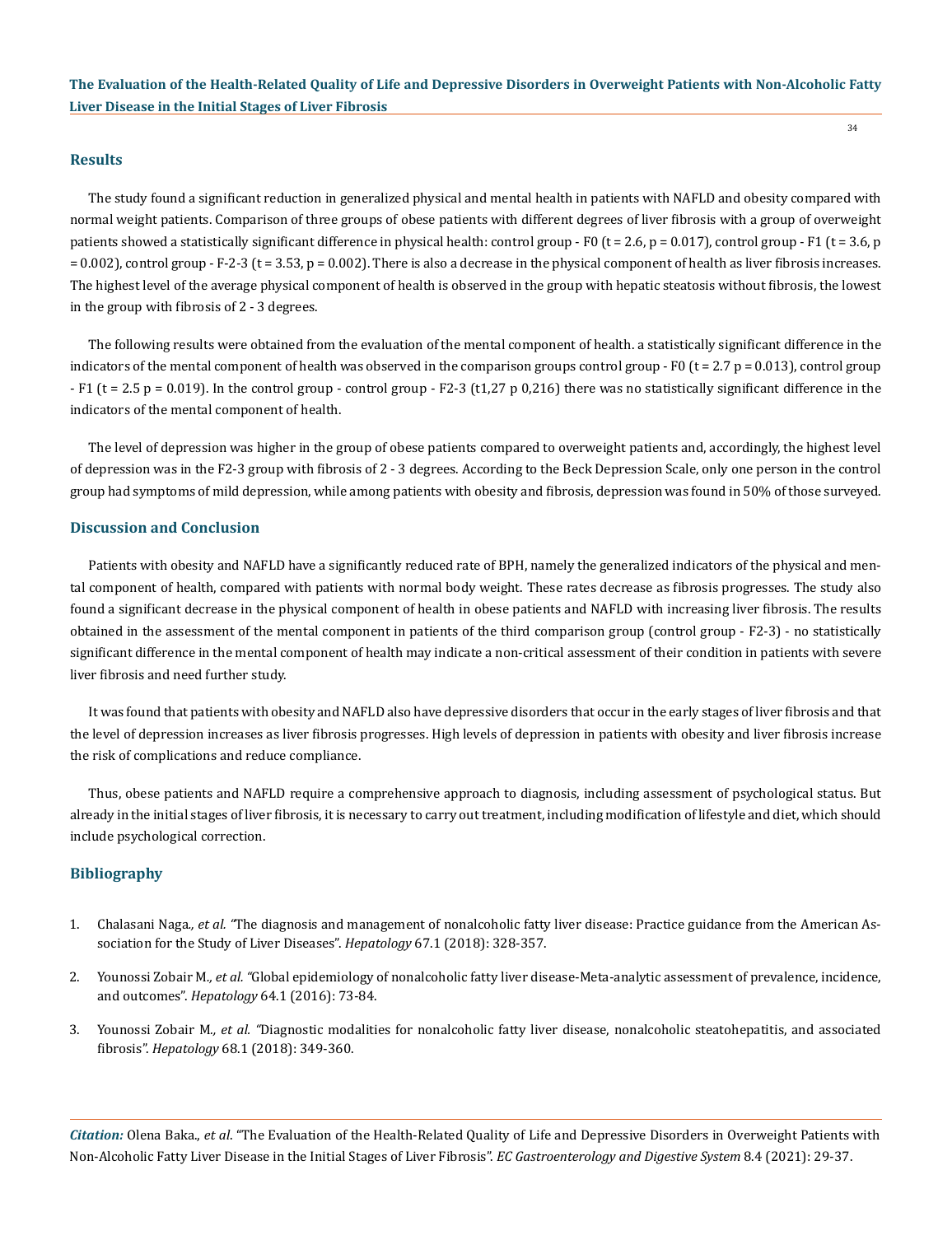- 35
- 4. ["Tenfold increase in childhood and adolescent obesity in four decades: new study by Imperial College London and WHO".](https://www.ncbi.nlm.nih.gov/pmc/articles/PMC5767627/) *Saudi Medical Journal* [38.11 \(2017\): 1162-1163.](https://www.ncbi.nlm.nih.gov/pmc/articles/PMC5767627/)
- 5. GBD 2015 Obesity Collaborators*., et al. "*[Health Effects of Overweight and Obesity in 195 Countries over 25 Years".](https://pubmed.ncbi.nlm.nih.gov/28604169/) *The New England [Journal of Medicine](https://pubmed.ncbi.nlm.nih.gov/28604169/)* 377.1 (2017): 13-27.
- 6. [Younossi Zobair M. "Non-alcoholic fatty liver disease A global public health perspective".](https://pubmed.ncbi.nlm.nih.gov/30414863/) *Journal of Hepatology* 70.3 (2019): 531- [544.](https://pubmed.ncbi.nlm.nih.gov/30414863/)
- 7. Singh Siddharth*., et al. "*[Fibrosis progression in nonalcoholic fatty liver vs nonalcoholic steatohepatitis: a systematic review and](https://pubmed.ncbi.nlm.nih.gov/24768810/)  meta-analysis of paired-biopsy studies". *[Clinical Gastroenterology and Hepatology: the Official Clinical Practice Journal of the American](https://pubmed.ncbi.nlm.nih.gov/24768810/)  [Gastroenterological Association](https://pubmed.ncbi.nlm.nih.gov/24768810/)* 13.4 (2015): 643-654.
- 8. Younossi Zobair M*., et al. "*[The economic and clinical burden of nonalcoholic fatty liver disease in the United States and Europe".](https://pubmed.ncbi.nlm.nih.gov/27543837/)  *Hepatology* [64.5 \(2016\): 1577-1586.](https://pubmed.ncbi.nlm.nih.gov/27543837/)
- 9. Rockey Don C*., et al. "*Liver biopsy". *Hepatology* 49.3 (2009): 1017-1044.
- 10. [Tapper Elliot B and Anna S-F Lok. "Use of Liver Imaging and Biopsy in Clinical Practice".](https://pubmed.ncbi.nlm.nih.gov/28834467/) *The New England Journal of Medicine* 377.8 [\(2017\): 756-768.](https://pubmed.ncbi.nlm.nih.gov/28834467/)
- 11. Regev Arie*., et al. "*[Sampling error and intraobserver variation in liver biopsy in patients with chronic HCV infection".](https://www.researchgate.net/publication/271604731_Sampling_error_and_intraobserver_variation_in_liver_biopsy_in_patients_with_chronic_HCV_infection) *The American [Journal of Gastroenterology](https://www.researchgate.net/publication/271604731_Sampling_error_and_intraobserver_variation_in_liver_biopsy_in_patients_with_chronic_HCV_infection)* 97.10 (2002): 2614-2618.
- 12. Ratziu Vlad*., et al. "*[Sampling variability of liver biopsy in nonalcoholic fatty liver disease".](https://pubmed.ncbi.nlm.nih.gov/15940625/) *Gastroenterology* 128.7 (2005): 1898-1906.
- 13. Itoh Yoshito*., et al. "*[Accuracy of non-invasive scoring systems for diagnosing non-alcoholic steatohepatitis-related fibrosis: Multi](https://pubmed.ncbi.nlm.nih.gov/29974624/)center validation study". *Hepatology Research: the Official [Journal of the Japan Society of Hepatology](https://pubmed.ncbi.nlm.nih.gov/29974624/)* 48.13 (2018): 1099-1107.
- 14. Srinivasa Babu Aparna*., et al. "*[Elastography in Chronic Liver Disease: Modalities, Techniques, Limitations, and Future Directions".](https://pubs.rsna.org/doi/full/10.1148/rg.2016160042)  *[Radiographics: a review publication of the Radiological Society of North America](https://pubs.rsna.org/doi/full/10.1148/rg.2016160042)* 36.7 (2016): 1987-2006.
- 15. Ferraioli Giovanna*., et al. "*[WFUMB guidelines and recommendations for clinical use of ultrasound elastography: Part 3: liver".](https://pubmed.ncbi.nlm.nih.gov/25800942/) *Ultra[sound in Medicine and Biology](https://pubmed.ncbi.nlm.nih.gov/25800942/)* 41.5 (2015): 1161-1179.
- 16. Sandrin Laurent*., et al. "*[Transient elastography: a new noninvasive method for assessment of hepatic fibrosis".](https://pubmed.ncbi.nlm.nih.gov/14698338/) *Ultrasound in Medicine and Biology* [29.12 \(2003\): 1705-1713.](https://pubmed.ncbi.nlm.nih.gov/14698338/)
- 17. Tsochatzis EA*., et al. "*[Elastography for the diagnosis of severity of fibrosis in chronic liver disease: a meta-analysis of diagnostic ac](https://www.ncbi.nlm.nih.gov/books/NBK81923/)curacy". *[Journal of Hepatology](https://www.ncbi.nlm.nih.gov/books/NBK81923/)* 54.4 (2011): 650-659.
- 18. Division of Viral Hepatitis (2020).
- 19. [Afdhal Nezam H. "Diagnosing fibrosis in hepatitis C: is the pendulum swinging from biopsy to blood tests?".](https://pubmed.ncbi.nlm.nih.gov/12717376/) *Hepatology* 37.5 (2003): [972-974.](https://pubmed.ncbi.nlm.nih.gov/12717376/)
- 20. Rustogi Rahul*., et al. "*[Accuracy of MR elastography and anatomic MR imaging features in the diagnosis of severe hepatic fibrosis and](https://pubmed.ncbi.nlm.nih.gov/22246952/)  cirrhosis". *[Journal of Magnetic Resonance Imaging: JMRI](https://pubmed.ncbi.nlm.nih.gov/22246952/)* 35.6 (2012): 1356-1364.
- 21. Venkatesh Sudhakar K*., et al. "*[Non-invasive detection of liver fibrosis: MR imaging features vs. MR elastography".](https://www.researchgate.net/publication/274089300_Non-invasive_detection_of_liver_fibrosis_MR_imaging_features_vs_MR_elastography) *Abdominal Imaging* [40.4 \(2015\): 766-775.](https://www.researchgate.net/publication/274089300_Non-invasive_detection_of_liver_fibrosis_MR_imaging_features_vs_MR_elastography)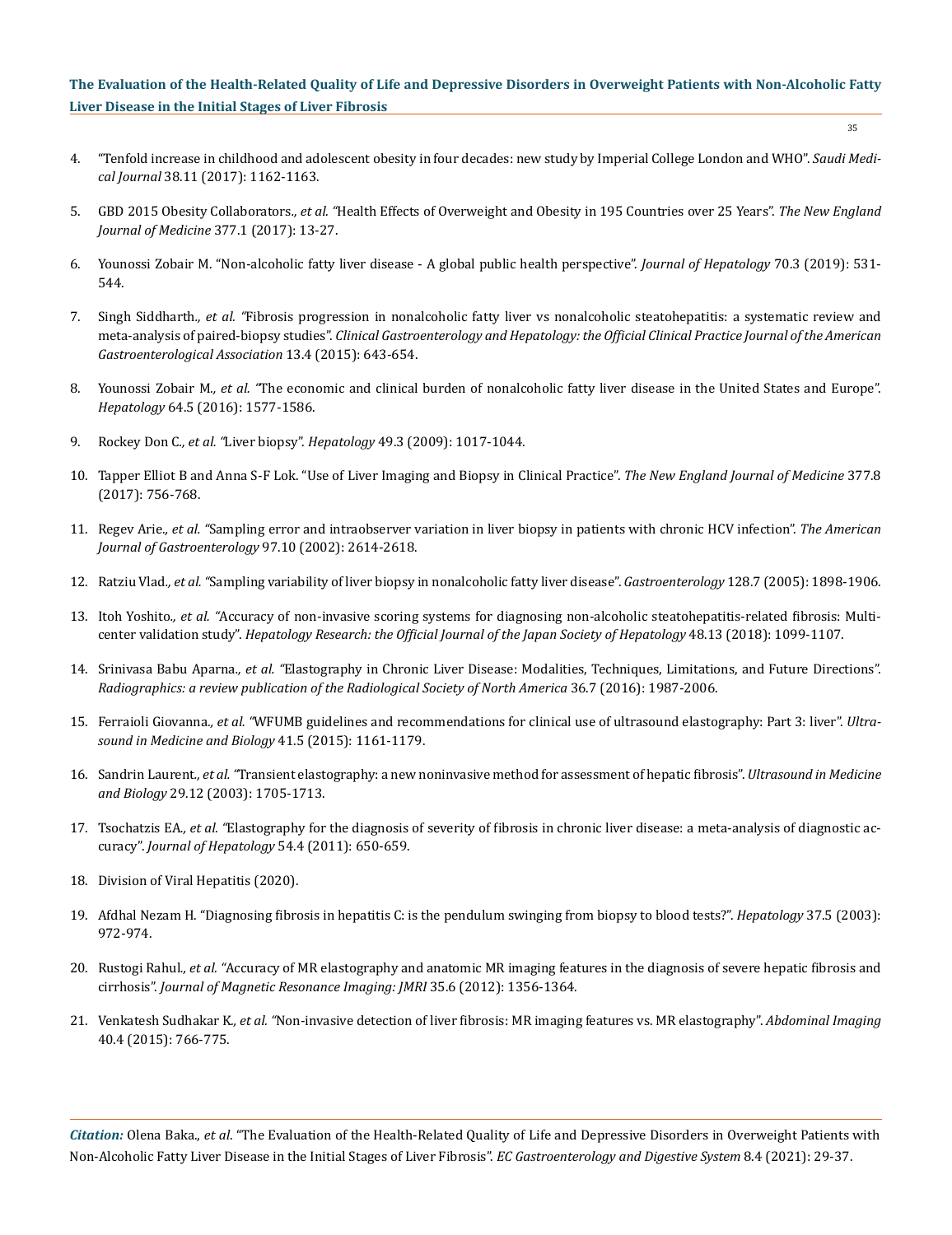- 36
- 22. Gennisson J-L*., et al. "*[Ultrasound elastography: principles and techniques".](https://pubmed.ncbi.nlm.nih.gov/23619292/) *Diagnostic and Interventional Imaging* 94.5 (2013): 487- [495.](https://pubmed.ncbi.nlm.nih.gov/23619292/)
- 23. Barr Richard G*., et al. "*[Elastography Assessment of Liver Fibrosis: Society of Radiologists in Ultrasound Consensus Conference State](https://pubmed.ncbi.nlm.nih.gov/26079489/)ment". *Radiology* [276.3 \(2015\): 845-861.](https://pubmed.ncbi.nlm.nih.gov/26079489/)
- 24. Lyshchik A., *et al.* ["Cervical lymph node metastases: diagnosis at sonoelastography--initial experience".](https://pubmed.ncbi.nlm.nih.gov/17293571/) *Radiology* 243.1 (2007): 258- [267.](https://pubmed.ncbi.nlm.nih.gov/17293571/)
- 25. Ziol Marianne*., et al. "*[Noninvasive assessment of liver fibrosis by measurement of stiffness in patients with chronic hepatitis C".](https://pubmed.ncbi.nlm.nih.gov/15690481/)  *Hepatology* [41.1 \(2005\): 48-54.](https://pubmed.ncbi.nlm.nih.gov/15690481/)
- 26. Castéra Laurent*., et al. "*[Pitfalls of liver stiffness measurement: a 5-year prospective study of 13,369 examinations".](https://pubmed.ncbi.nlm.nih.gov/20063276/) *Hepatology* 51.3 [\(2010\): 828-835.](https://pubmed.ncbi.nlm.nih.gov/20063276/)
- 27. Cassinotto Christophe*., et al. "*[Non-invasive assessment of liver fibrosis with impulse elastography: comparison of Supersonic Shear](https://pubmed.ncbi.nlm.nih.gov/24815876/)  [Imaging with ARFI and FibroScan®".](https://pubmed.ncbi.nlm.nih.gov/24815876/) *Journal of Hepatology* 61.3 (2014): 550-557.
- 28. De Lédinghen Victor*., et al. "*[Feasibility of liver transient elastography with FibroScan using a new probe for obese patients".](https://pubmed.ncbi.nlm.nih.gov/20492500/) *Liver [international: official journal of the International Association for the Study of the Liver](https://pubmed.ncbi.nlm.nih.gov/20492500/)* 30.7 (2010): 1043-1048.
- 29. [Kuntz E and Kuntz H. "Hepatology: Principles and practice". Heidelberg: Springer \(2008\).](https://www.springer.com/gp/book/9783540289777)
- 30. [Sidhu PS. "Multiparametric Ultrasound \(MPUS\) Imaging: Terminology Describing the Many Aspects of Ultrasonography".](https://pubmed.ncbi.nlm.nih.gov/26241118/) *Ultraschall in der Medizin* [36.4 \(2015\): 315-317.](https://pubmed.ncbi.nlm.nih.gov/26241118/)
- 31. Dynnyk Oleg*., et al. "*Normal of the reciprocal splanchnic hemodynamic by the US Doppler with the standardized glucose test in healthy subjects and its changes in patients with chronic viral hepatitis B". *Radiodiagnostics Radiotherapy* 1 (2008): 27-31.
- 32. Eipel Christian*., et al. "*[Regulation of hepatic blood flow: the hepatic arterial buffer response revisited".](https://pubmed.ncbi.nlm.nih.gov/21182219/) *World Journal of Gastroenterology* [16.48 \(2010\): 6046-6057.](https://pubmed.ncbi.nlm.nih.gov/21182219/)
- 33. Pitre-Champagnat Stephanie*., et al. "*[Dynamic contrast-enhanced ultrasound parametric maps to evaluate intratumoral vasculariza](https://pubmed.ncbi.nlm.nih.gov/25275834/)tion". *[Investigative Radiology](https://pubmed.ncbi.nlm.nih.gov/25275834/)* 50.4 (2015): 212-217.
- 34. [European Association for Study of Liver. and Asociacion Latinoamericana para el Estudio del Higado. "EASL-ALEH Clinical Practice](https://pubmed.ncbi.nlm.nih.gov/25911335/)  [Guidelines: Non-invasive tests for evaluation of liver disease severity and prognosis".](https://pubmed.ncbi.nlm.nih.gov/25911335/) *Journal of Hepatology* 63.1 (2015): 237-264.
- 35. Ferraioli Giovanna*., et al. "*[WFUMB guidelines and recommendations for clinical use of ultrasound elastography: Part 3: liver".](https://pubmed.ncbi.nlm.nih.gov/25800942/) *Ultra[sound in Medicine and Biology](https://pubmed.ncbi.nlm.nih.gov/25800942/)* 41.5 (2015): 1161-1179.
- 36. Castera Laurent*., et al. "*[Non-invasive evaluation of liver fibrosis using transient elastography".](https://pubmed.ncbi.nlm.nih.gov/18334275/) *Journal of Hepatology* 48.5 (2008): [835-847.](https://pubmed.ncbi.nlm.nih.gov/18334275/)
- 37. Mykhalchyshyn Galyna*., et al. "*[Diagnostic accuracy of acyl-ghrelin and it association with non-alcoholic fatty liver disease in type 2](https://pubmed.ncbi.nlm.nih.gov/25995986/)  diabetic patients". *[Journal of Diabetes and Metabolic Disorders](https://pubmed.ncbi.nlm.nih.gov/25995986/)* 14 44. (2015).
- 38. Kobyliak Nazarii*., et al. "*[The Role of Liver Biopsy to Assess Alcoholic Liver Disease".](https://pubmed.ncbi.nlm.nih.gov/27457346/) *Reviews on Recent Clinical Trials* 11.3 (2016): [175-179.](https://pubmed.ncbi.nlm.nih.gov/27457346/)
- 39. Hamaguchi Masahide*., et al. "*[The severity of ultrasonographic findings in nonalcoholic fatty liver disease reflects the metabolic syn](https://pubmed.ncbi.nlm.nih.gov/17894848/)drome and visceral fat accumulation". *[The American Journal of Gastroenterology](https://pubmed.ncbi.nlm.nih.gov/17894848/)* 102.12 (2007): 2708-2715.